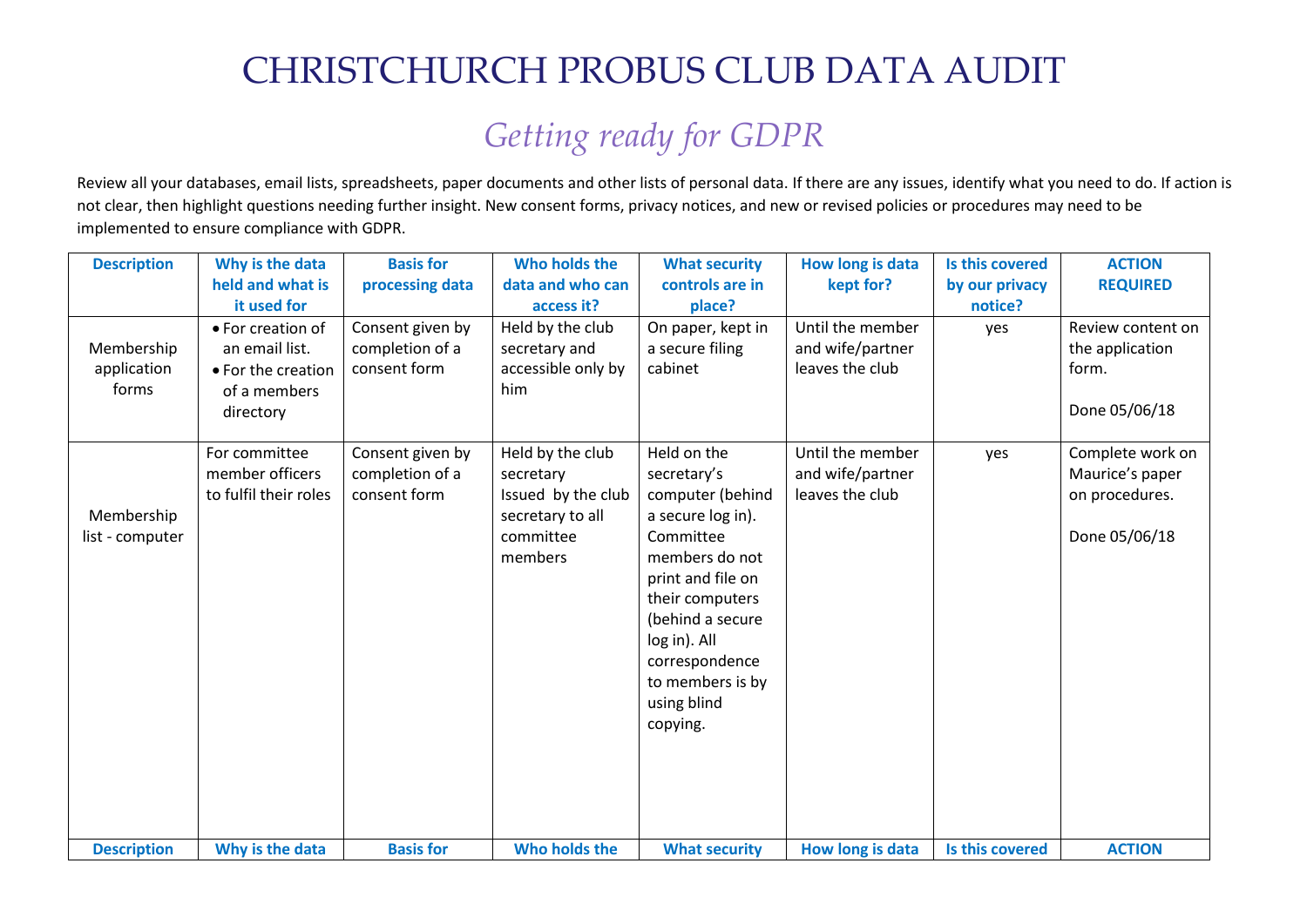|                                                                   | held and what is<br>it used for                                                                                                                       | processing data                                      | data and who can<br>access it?                                                                                                   | controls are in<br>place?                                                                                                                      | kept for?                                               | by our privacy<br>notice? | <b>REQUIRED</b>                                                                                                                 |
|-------------------------------------------------------------------|-------------------------------------------------------------------------------------------------------------------------------------------------------|------------------------------------------------------|----------------------------------------------------------------------------------------------------------------------------------|------------------------------------------------------------------------------------------------------------------------------------------------|---------------------------------------------------------|---------------------------|---------------------------------------------------------------------------------------------------------------------------------|
| Membership<br>list - printed (in<br>annual<br>membership<br>card) | For members to<br>be able to contact<br>each other                                                                                                    | Consent given by<br>completion of a<br>consent form  | Held by the club<br>secretary securely<br>on computer and<br>printed and<br>issued by him to<br>all members.                     | Members will be<br>expected to keep<br>their copies<br>securely and to<br>only take them<br>into public places<br>when absolutely<br>necessary | Until the member<br>and wife/partner<br>leaves the club | yes                       | Review of content<br>of the<br>membership card.<br>Done 05/06/18<br>Include on it a<br>statement on<br>useage.<br>Done 05/06/18 |
| Associate<br>membership list                                      | To enable<br>relevant club<br>officers to keep in<br>touch with<br>associate<br>members                                                               | Consent given by<br>completion of a<br>consent form. | Held by the club<br>secretary.<br>Issued by the club<br>secretary to the<br><b>Social Secretaries</b><br>and Welfare<br>Officer. | Club officers will<br>keep their copies<br>securely on<br>computer. E-<br>mailings will be<br>by blind copying                                 | Until the<br>Associate member<br>leaves the club        | yes                       | Compare work<br>practice with<br>Maurice's paper<br>on procedures.<br>Done 05/06/18                                             |
| Grapevine list                                                    | To enable<br>relevant club<br>officers to share<br>news of sickness<br>and death<br>speedily and<br>compassionately<br>across the club<br>membership. | Consent given by<br>completion of a<br>consent form. | Held by the club<br>secretary.<br>Issued by the club<br>secretary to all<br>committee<br>members                                 | Club officers will<br>keep their copies<br>securely on<br>computer.                                                                            | Until the member<br>leaves the club                     | yes                       | Compare work<br>practice with<br>Maurice's paper<br>on procedures.<br>Done 05/06/18                                             |
| <b>Birthday list</b>                                              | To enable<br>appropriate good<br>wishes to be<br>offered to<br>members on<br>major milestone<br>birthdays.                                            | Consent given by<br>completion of a<br>consent form. | Held by the club<br>secretary.<br>Information<br>issued to the club<br>president for<br>action                                   | The president will<br>keep the<br>information<br>securely on<br>computer                                                                       | Until the member<br>leaves the club                     | yes                       | Compare work<br>practice with<br>Maurice's paper<br>on procedures.<br>Done 05/06/18                                             |